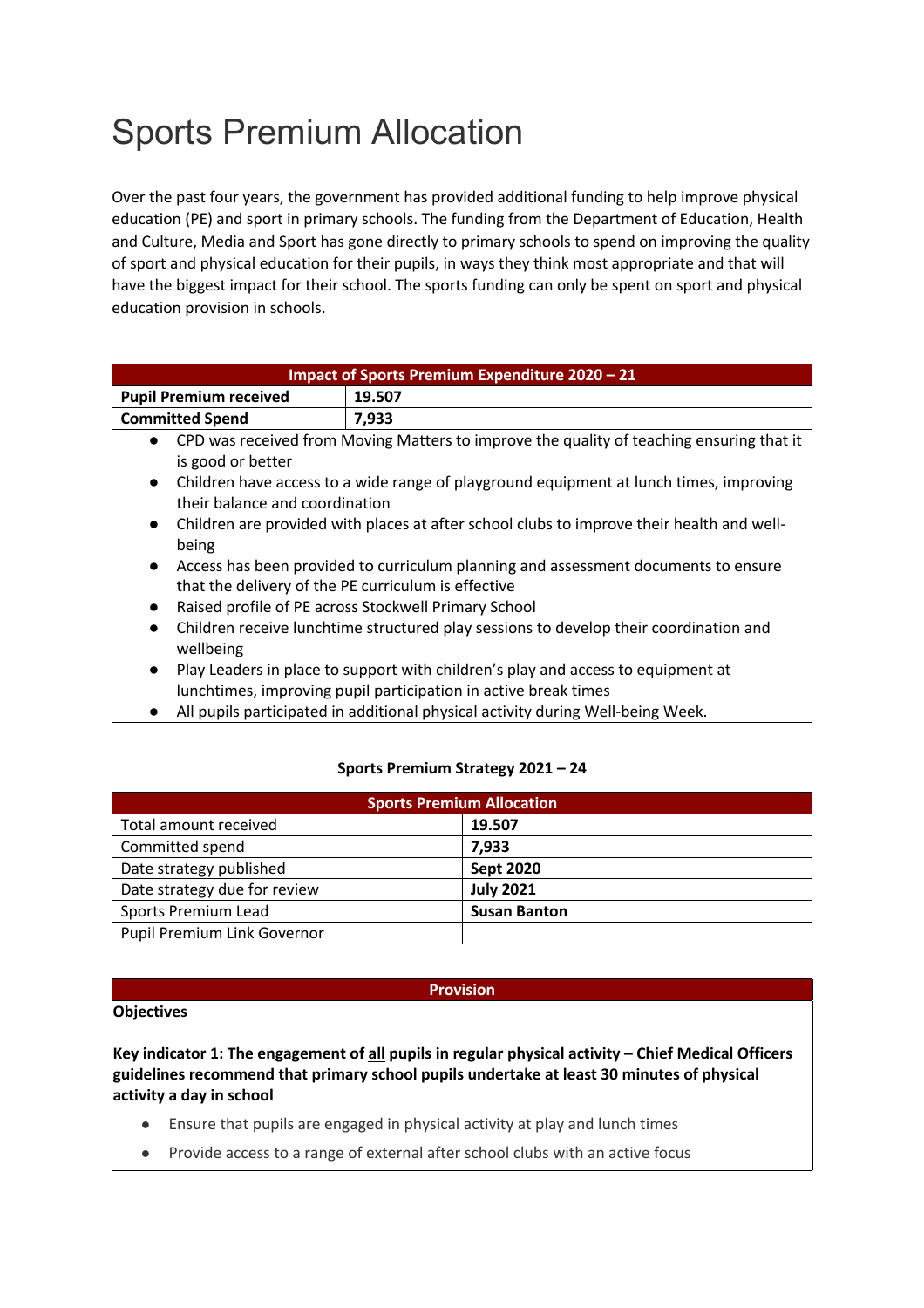● All pupils receive 2x PE lessons weekly

## **Key indicator 2: The profile of PESSPA being raised across the school as a tool for whole school improvement**

- Pupils are upskilled and more confident in a wide range of physical education and sporting activities.
- Promote active lifestyles through the PE curriculum, lunch times and after school activities
- Embed a culture of physical wellbeing across the school
- Develop the role of Sports/ Play Leaders to support with play, physical activity and confidence at lunch times
- Develop confidence, abilities, leadership skills and self-esteem for pupils through active participation in a range of PE and sports activities.

### **Key indicator 3: Increased confidence, knowledge and skills of all staff in teaching PE and sport**

- To ensure that all teaching of PE is good or better
- Provide staff with access to high quality curriculum and assessment materials
- Provide staff with ongoing CPD from Sports Coach

### **Key indicator 4: Broader experience of a range of sports and activities offered to all pupils**

- Collaborate with external agencies, community partners and other schools to promote further opportunity for pupils to develop.
- Develop the curriculum map to ensure that there is coverage of a wide range of sports/ activities
- Ensure that all pupils leave Y6 able to swim 25 metres
- Diminish the difference between pupils eligible for pupil premium (and other disadvantaged groups) and those who are not, in terms of participation, achievement, opportunity and progress.
- Subsidised places on Year 6 residential (with OAA focus) for PP families

### **Key indicator 5: Increased participation in competitive sport / Increase pupil involvement in competitions and tournaments**

- Participate in a range of competitions and tournaments across the school
- Ensure whole school participation in regular competitive intra-school sports activities
- Develop inter-school sports competitions across the Federation

| Intervention          | Cost  | <b>Intended Outcome</b>                               |
|-----------------------|-------|-------------------------------------------------------|
| Equestrian            | £150  | For pupils to undertake a program of Horse riding and |
|                       |       | stable care, in order to broaden horizons, expand     |
| Key Indicator 4       |       | vocabulary and promote diversity and enjoyment.       |
| Brazilian Ju Jitsu    | £200  | Pupils are introduced to the martial art of BJJ. In   |
|                       |       | groups pupils receive training from a specialised     |
| Key Indicator 3 and 4 |       | Coach.                                                |
| Dance Curriculum      | £5400 | To ensure that pupils receive weekly dance sessions   |
| Key Indicator: 4      |       | form specialist tutor, ensuring that dance skills are |
|                       |       | developed and culminate in termly collective          |
|                       |       | performances                                          |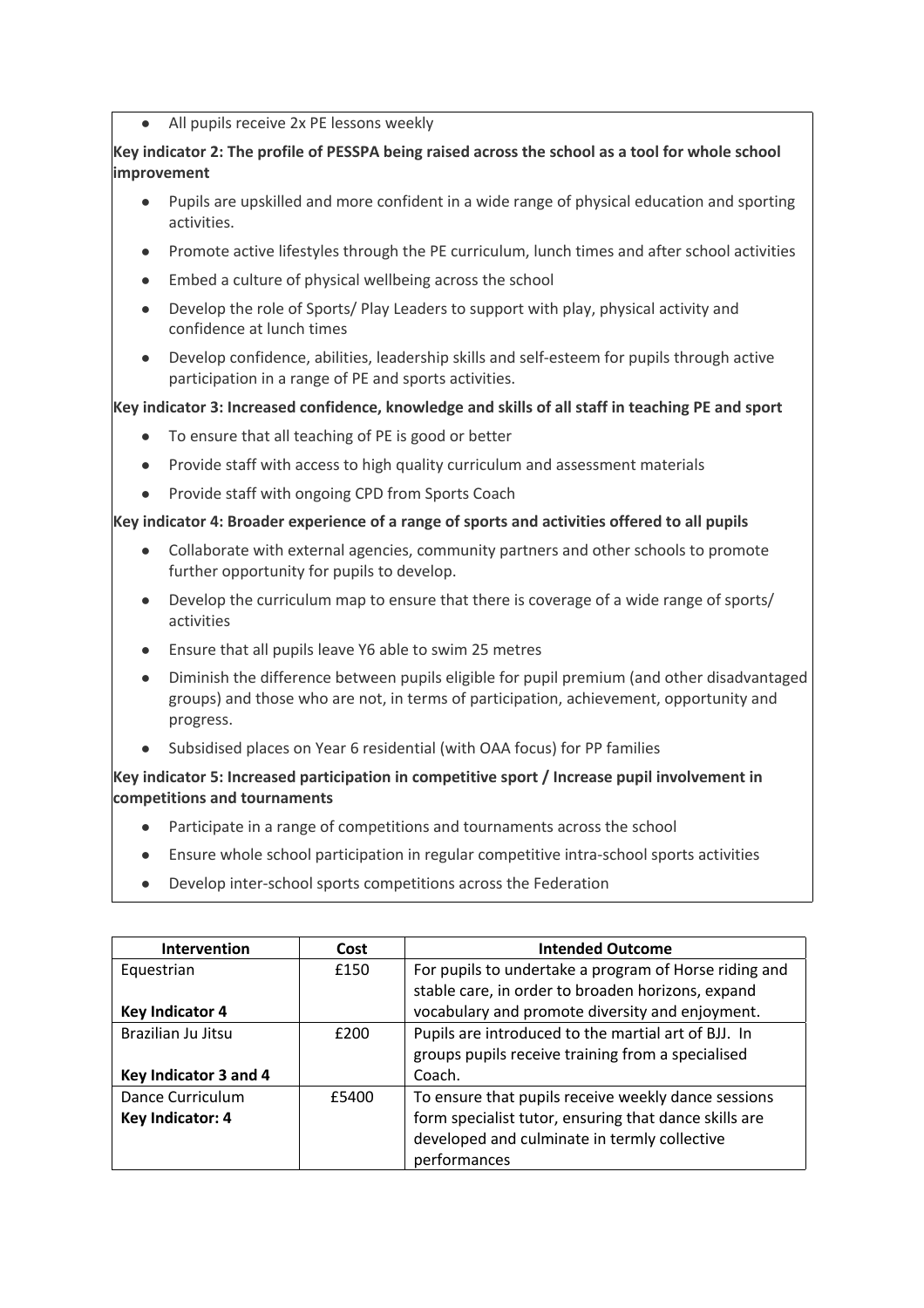| To provide staff with<br>differentiated lesson<br>plans that facilitate<br>both support and | £3250  | Create a catalogue of detailed plans for each class and<br>make a range of curriculum resources available for<br>staff.               |
|---------------------------------------------------------------------------------------------|--------|---------------------------------------------------------------------------------------------------------------------------------------|
| extension opportunities<br>in PE lessons.                                                   |        | All teaching of PE will be good or better.                                                                                            |
|                                                                                             |        | 2x weekly PE sessions being delivered                                                                                                 |
| Key Indicator: 1/3                                                                          |        |                                                                                                                                       |
| PE coach delivering high<br>quality PE lessons to all<br>pupils                             |        | Children are taught a broad and balanced PE<br>curriculum                                                                             |
|                                                                                             |        | Teachers receiving ongoing CPD during PE lessons                                                                                      |
| Key Indicator: $1/3/4$                                                                      |        | Children are regularly assessed in order to identify<br>next steps and accelerate progress                                            |
|                                                                                             |        | All children receive regular input from the PE coach,<br>improving outcomes in PE                                                     |
|                                                                                             |        | Children are taught a broad and balanced PE<br>curriculum increasing their skills in a range of areas                                 |
|                                                                                             |        | Children's confidence and skills increase across a range<br>of sports and activities                                                  |
| Swimming lessons for                                                                        | £8,100 | All children leave Y6 able to swim                                                                                                    |
| Key Indicator: 4                                                                            |        |                                                                                                                                       |
| <b>Additional Equipment</b>                                                                 | £500   | All pupils have access to a range of equipment to                                                                                     |
| purchased for used at<br>play and lunch times                                               |        | encourage them to take part in physical play at lunch<br>times                                                                        |
| Development of the<br>Play Leader Role                                                      |        | All children are actively engaged in play during play<br>and lunch times                                                              |
| Provide a range of high<br>quality equipment for<br>PE lessons                              |        | Play leaders able to use equipment to support children<br>in their play at lunch times                                                |
| Key Indicator: 1 / 2                                                                        |        | PE coach/RO supporting children with structured play<br>during lunch time to increase pupil wellbeing and<br>improve cooperative play |
|                                                                                             |        | Children are able to develop skills in a range of sports<br>as they have access to high quality, appropriate<br>equipment             |